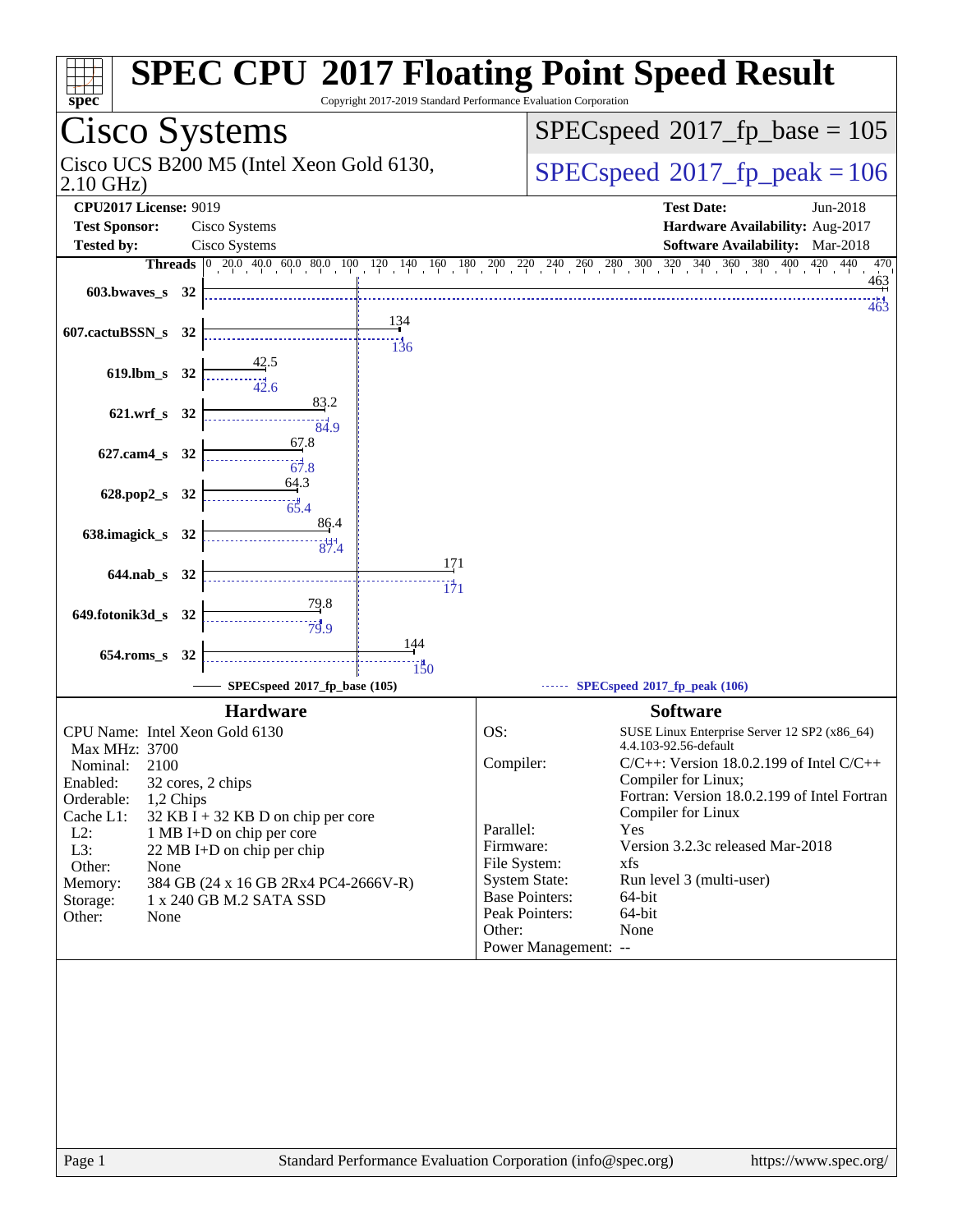

Copyright 2017-2019 Standard Performance Evaluation Corporation

## Cisco Systems

2.10 GHz) Cisco UCS B200 M5 (Intel Xeon Gold 6130,  $SPECspeed@2017$  $SPECspeed@2017$  fp\_peak = 106

 $SPEC speed$ <sup>®</sup>[2017\\_fp\\_base = 1](http://www.spec.org/auto/cpu2017/Docs/result-fields.html#SPECspeed2017fpbase)05

**[CPU2017 License:](http://www.spec.org/auto/cpu2017/Docs/result-fields.html#CPU2017License)** 9019 **[Test Date:](http://www.spec.org/auto/cpu2017/Docs/result-fields.html#TestDate)** Jun-2018 **[Test Sponsor:](http://www.spec.org/auto/cpu2017/Docs/result-fields.html#TestSponsor)** Cisco Systems **[Hardware Availability:](http://www.spec.org/auto/cpu2017/Docs/result-fields.html#HardwareAvailability)** Aug-2017 **[Tested by:](http://www.spec.org/auto/cpu2017/Docs/result-fields.html#Testedby)** Cisco Systems **[Software Availability:](http://www.spec.org/auto/cpu2017/Docs/result-fields.html#SoftwareAvailability)** Mar-2018

#### **[Results Table](http://www.spec.org/auto/cpu2017/Docs/result-fields.html#ResultsTable)**

|                                    | <b>Base</b>    |                |              |                |              | <b>Peak</b>    |       |                |                |              |                |              |                |              |
|------------------------------------|----------------|----------------|--------------|----------------|--------------|----------------|-------|----------------|----------------|--------------|----------------|--------------|----------------|--------------|
| <b>Benchmark</b>                   | <b>Threads</b> | <b>Seconds</b> | <b>Ratio</b> | <b>Seconds</b> | <b>Ratio</b> | <b>Seconds</b> | Ratio | <b>Threads</b> | <b>Seconds</b> | <b>Ratio</b> | <b>Seconds</b> | <b>Ratio</b> | <b>Seconds</b> | <b>Ratio</b> |
| 603.bwayes_s                       | 32             | 126            | 467          | 127            | 463          | 127            | 463   | 32             | 127            | 463          | 127            | 464          | 129            | 459          |
| 607.cactuBSSN s                    | 32             | 124            | 135          | 125            | 134          | 125            | 133   | 32             | 123            | 136          | 122            | <b>36</b>    | 123            | <b>136</b>   |
| $619.1$ bm s                       | 32             | 123            | 42.5         | 123            | 42.5         | 123            | 42.5  | 32             | 123            | 42.6         | 124            | 42.4         | 123            | 42.6         |
| $621$ .wrf s                       | 32             | 160            | 82.7         | 159            | 83.2         | 159            | 83.2  | 32             | 156            | 84.9         | 156            | 84.9         | 155            | 85.2         |
| $627$ .cam $4 \text{ s}$           | 32             | 131            | 67.8         | <u>131</u>     | 67.8         | 131            | 67.7  | 32             | <b>131</b>     | 67.8         | 131            | 67.8         | 131            | 67.6         |
| $628.pop2_s$                       | 32             | 186            | 63.8         | 185            | 64.3         | 184            | 64.5  | 32             | 181            | 65.6         | 182            | 65.4         | 184            | 64.7         |
| 638.imagick_s                      | 32             | 169            | 85.5         | 167            | 86.5         | 167            | 86.4  | 32             | 159            | 90.5         | 171            | 84.3         | 165            | 87.4         |
| $644$ .nab s                       | 32             | 102            | 171          | 102            | 171          | 102            | 171   | 32             | 102            | 171          | 102            | 171          | 102            | 171          |
| 649.fotonik3d s                    | 32             | 114            | 80.1         | 115            | 79.5         | 114            | 79.8  | 32             | 114            | 79.9         | 113            | 80.5         | 114            | 79.8         |
| $654$ .roms s                      | 32             | 109            | 144          | 109            | 144          | 110            | 143   | 32             | 105            | 150          | <b>105</b>     | <b>150</b>   | 106            | 149          |
| $SPECspeed^*2017$ fp base =<br>105 |                |                |              |                |              |                |       |                |                |              |                |              |                |              |

**[SPECspeed](http://www.spec.org/auto/cpu2017/Docs/result-fields.html#SPECspeed2017fppeak)[2017\\_fp\\_peak =](http://www.spec.org/auto/cpu2017/Docs/result-fields.html#SPECspeed2017fppeak) 106**

Results appear in the [order in which they were run.](http://www.spec.org/auto/cpu2017/Docs/result-fields.html#RunOrder) Bold underlined text [indicates a median measurement](http://www.spec.org/auto/cpu2017/Docs/result-fields.html#Median).

#### **[Operating System Notes](http://www.spec.org/auto/cpu2017/Docs/result-fields.html#OperatingSystemNotes)**

Stack size set to unlimited using "ulimit -s unlimited"

### **[General Notes](http://www.spec.org/auto/cpu2017/Docs/result-fields.html#GeneralNotes)**

Environment variables set by runcpu before the start of the run: KMP\_AFFINITY = "granularity=fine,compact" LD\_LIBRARY\_PATH = "/home/cpu2017/lib/ia32:/home/cpu2017/lib/intel64:/home/cpu2017/je5.0.1-32:/home/cpu2017/je5.0.1-64" OMP\_STACKSIZE = "192M"

 Binaries compiled on a system with 1x Intel Core i7-4790 CPU + 32GB RAM memory using Redhat Enterprise Linux 7.4 Transparent Huge Pages enabled by default Prior to runcpu invocation Filesystem page cache synced and cleared with: sync; echo 3> /proc/sys/vm/drop\_caches Yes: The test sponsor attests, as of date of publication, that CVE-2017-5754 (Meltdown) is mitigated in the system as tested and documented. Yes: The test sponsor attests, as of date of publication, that CVE-2017-5753 (Spectre variant 1) is mitigated in the system as tested and documented. Yes: The test sponsor attests, as of date of publication, that CVE-2017-5715 (Spectre variant 2) is mitigated in the system as tested and documented.

### **[Platform Notes](http://www.spec.org/auto/cpu2017/Docs/result-fields.html#PlatformNotes)**

BIOS Settings: Intel HyperThreading Technology set to Disabled

**(Continued on next page)**

Page 2 Standard Performance Evaluation Corporation [\(info@spec.org\)](mailto:info@spec.org) <https://www.spec.org/>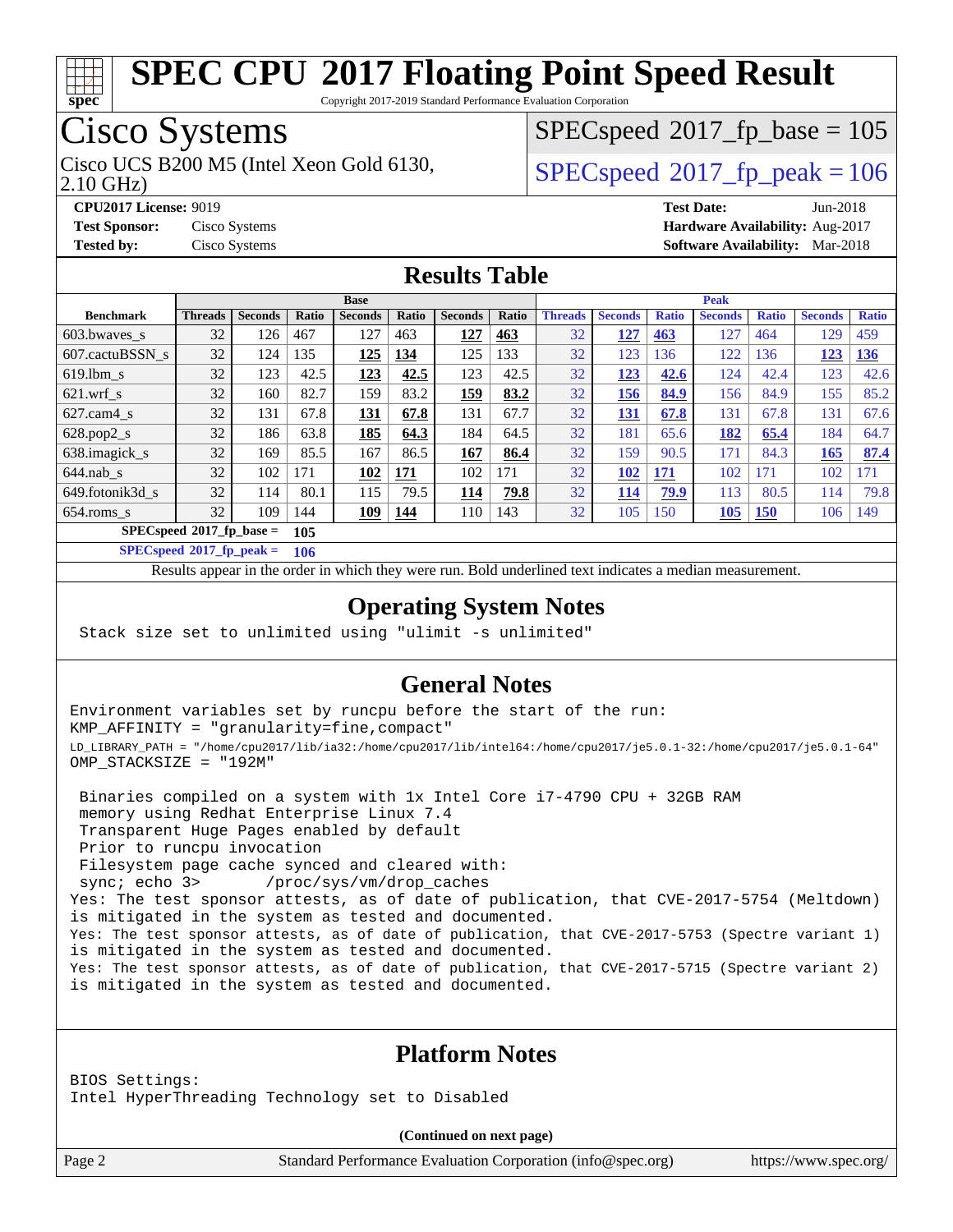

Copyright 2017-2019 Standard Performance Evaluation Corporation

# Cisco Systems

2.10 GHz) Cisco UCS B200 M5 (Intel Xeon Gold 6130,  $\vert$  [SPECspeed](http://www.spec.org/auto/cpu2017/Docs/result-fields.html#SPECspeed2017fppeak)®[2017\\_fp\\_peak = 1](http://www.spec.org/auto/cpu2017/Docs/result-fields.html#SPECspeed2017fppeak)06

[SPECspeed](http://www.spec.org/auto/cpu2017/Docs/result-fields.html#SPECspeed2017fpbase)<sup>®</sup>2017 fp base = 105

**[CPU2017 License:](http://www.spec.org/auto/cpu2017/Docs/result-fields.html#CPU2017License)** 9019 **[Test Date:](http://www.spec.org/auto/cpu2017/Docs/result-fields.html#TestDate)** Jun-2018 **[Test Sponsor:](http://www.spec.org/auto/cpu2017/Docs/result-fields.html#TestSponsor)** Cisco Systems **[Hardware Availability:](http://www.spec.org/auto/cpu2017/Docs/result-fields.html#HardwareAvailability)** Aug-2017 **[Tested by:](http://www.spec.org/auto/cpu2017/Docs/result-fields.html#Testedby)** Cisco Systems **[Software Availability:](http://www.spec.org/auto/cpu2017/Docs/result-fields.html#SoftwareAvailability)** Mar-2018

#### **[Platform Notes \(Continued\)](http://www.spec.org/auto/cpu2017/Docs/result-fields.html#PlatformNotes)**

Page 3 Standard Performance Evaluation Corporation [\(info@spec.org\)](mailto:info@spec.org) <https://www.spec.org/> CPU performance set to Enterprise Power Performance Tuning set to OS Controls SNC set to Disabled Patrol Scrub set to Disabled Sysinfo program /home/cpu2017/bin/sysinfo Rev: r5797 of 2017-06-14 96c45e4568ad54c135fd618bcc091c0f running on linux-qc7k Thu Jun 7 01:32:38 2018 SUT (System Under Test) info as seen by some common utilities. For more information on this section, see <https://www.spec.org/cpu2017/Docs/config.html#sysinfo> From /proc/cpuinfo model name : Intel(R) Xeon(R) Gold 6130 CPU @ 2.10GHz 2 "physical id"s (chips) 32 "processors" cores, siblings (Caution: counting these is hw and system dependent. The following excerpts from /proc/cpuinfo might not be reliable. Use with caution.) cpu cores : 16 siblings : 16 physical 0: cores 0 1 2 3 4 5 6 7 8 9 10 11 12 13 14 15 physical 1: cores 0 1 2 3 4 5 6 7 8 9 10 11 12 13 14 15 From lscpu: Architecture: x86\_64 CPU op-mode(s): 32-bit, 64-bit Byte Order: Little Endian  $CPU(s):$  32 On-line CPU(s) list: 0-31 Thread(s) per core: 1 Core(s) per socket: 16 Socket(s): 2 NUMA node(s): 2 Vendor ID: GenuineIntel CPU family: 6 Model: 85 Model name:  $Intel(R)$  Xeon(R) Gold 6130 CPU @ 2.10GHz Stepping: 4 CPU MHz: 3219.870 CPU max MHz: 3700.0000 CPU min MHz: 1000.0000 BogoMIPS: 4199.97 Virtualization: VT-x L1d cache: 32K<br>
L1i cache: 32K  $L1i$  cache: L2 cache: 1024K L3 cache: 22528K **(Continued on next page)**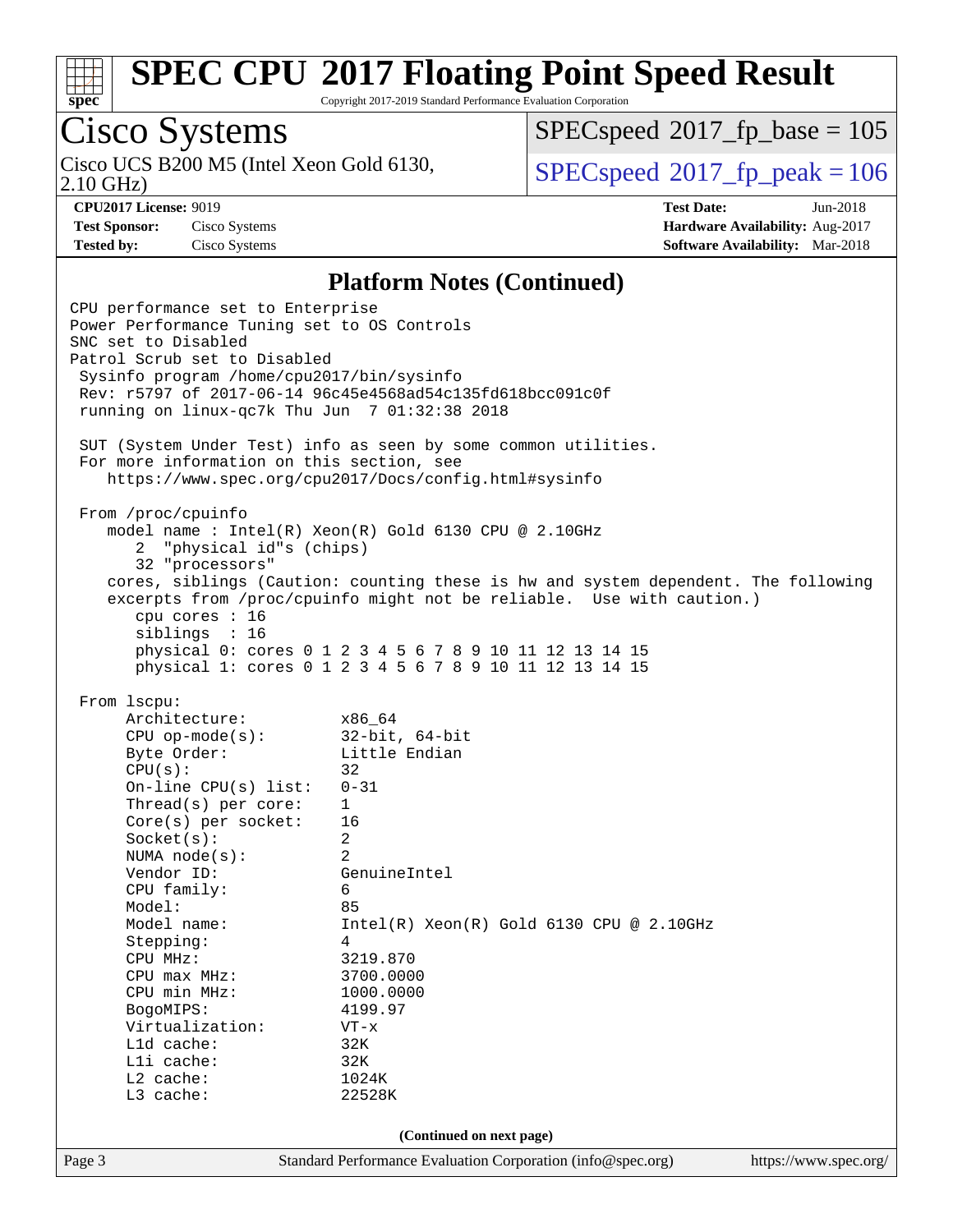| <b>SPEC CPU®2017 Floating Point Speed Result</b><br>spec<br>Copyright 2017-2019 Standard Performance Evaluation Corporation                                                                                                                                                                                                                                                                                                                                                                                                                                                                                                                                                                                                                                                                                                                                                                                                                                                                                                                                                                                                                                                                                                                                                                                                                                                                                                                                                                                                                                                                                                                                                                                                        |                                                               |
|------------------------------------------------------------------------------------------------------------------------------------------------------------------------------------------------------------------------------------------------------------------------------------------------------------------------------------------------------------------------------------------------------------------------------------------------------------------------------------------------------------------------------------------------------------------------------------------------------------------------------------------------------------------------------------------------------------------------------------------------------------------------------------------------------------------------------------------------------------------------------------------------------------------------------------------------------------------------------------------------------------------------------------------------------------------------------------------------------------------------------------------------------------------------------------------------------------------------------------------------------------------------------------------------------------------------------------------------------------------------------------------------------------------------------------------------------------------------------------------------------------------------------------------------------------------------------------------------------------------------------------------------------------------------------------------------------------------------------------|---------------------------------------------------------------|
| Cisco Systems                                                                                                                                                                                                                                                                                                                                                                                                                                                                                                                                                                                                                                                                                                                                                                                                                                                                                                                                                                                                                                                                                                                                                                                                                                                                                                                                                                                                                                                                                                                                                                                                                                                                                                                      | $SPEC speed^{\circ}2017\_fp\_base = 105$                      |
| Cisco UCS B200 M5 (Intel Xeon Gold 6130,<br>$2.10$ GHz)                                                                                                                                                                                                                                                                                                                                                                                                                                                                                                                                                                                                                                                                                                                                                                                                                                                                                                                                                                                                                                                                                                                                                                                                                                                                                                                                                                                                                                                                                                                                                                                                                                                                            | $SPEC speed^{\circ}2017$ fp peak = 106                        |
| <b>CPU2017 License: 9019</b>                                                                                                                                                                                                                                                                                                                                                                                                                                                                                                                                                                                                                                                                                                                                                                                                                                                                                                                                                                                                                                                                                                                                                                                                                                                                                                                                                                                                                                                                                                                                                                                                                                                                                                       | <b>Test Date:</b><br>Jun-2018                                 |
| <b>Test Sponsor:</b><br>Cisco Systems                                                                                                                                                                                                                                                                                                                                                                                                                                                                                                                                                                                                                                                                                                                                                                                                                                                                                                                                                                                                                                                                                                                                                                                                                                                                                                                                                                                                                                                                                                                                                                                                                                                                                              | Hardware Availability: Aug-2017                               |
| <b>Tested by:</b><br>Cisco Systems                                                                                                                                                                                                                                                                                                                                                                                                                                                                                                                                                                                                                                                                                                                                                                                                                                                                                                                                                                                                                                                                                                                                                                                                                                                                                                                                                                                                                                                                                                                                                                                                                                                                                                 | Software Availability: Mar-2018                               |
|                                                                                                                                                                                                                                                                                                                                                                                                                                                                                                                                                                                                                                                                                                                                                                                                                                                                                                                                                                                                                                                                                                                                                                                                                                                                                                                                                                                                                                                                                                                                                                                                                                                                                                                                    |                                                               |
| <b>Platform Notes (Continued)</b><br>NUMA node0 CPU(s):<br>$0 - 15$<br>NUMA nodel CPU(s):<br>$16 - 31$<br>Flags:<br>pat pse36 clflush dts acpi mmx fxsr sse sse2 ss ht tm pbe syscall nx pdpe1gb rdtscp<br>lm constant_tsc art arch_perfmon pebs bts rep_good nopl xtopology nonstop_tsc<br>aperfmperf eagerfpu pni pclmulqdq dtes64 monitor ds_cpl vmx smx est tm2 ssse3 sdbg<br>fma cx16 xtpr pdcm pcid dca sse4_1 sse4_2 x2apic movbe popcnt tsc_deadline_timer aes<br>xsave avx f16c rdrand lahf_lm abm 3dnowprefetch ida arat epb invpcid_single pln pts<br>dtherm hwp hwp_act_window hwp_epp hwp_pkg_req intel_pt spec_ctrl kaiser tpr_shadow<br>vnmi flexpriority ept vpid fsgsbase tsc_adjust bmil hle avx2 smep bmi2 erms invpcid<br>rtm cqm mpx avx512f avx512dq rdseed adx smap clflushopt clwb avx512cd avx512bw<br>avx512vl xsaveopt xsavec xgetbv1 cqm_llc cqm_occup_llc<br>/proc/cpuinfo cache data<br>cache size : 22528 KB<br>From numactl --hardware WARNING: a numactl 'node' might or might not correspond to a<br>physical chip.<br>$available: 2 nodes (0-1)$<br>node 0 cpus: 0 1 2 3 4 5 6 7 8 9 10 11 12 13 14 15<br>node 0 size: 192074 MB<br>node 0 free: 191709 MB<br>node 1 cpus: 16 17 18 19 20 21 22 23 24 25 26 27 28 29 30 31<br>node 1 size: 193504 MB<br>node 1 free: 193152 MB<br>node distances:<br>node<br>1<br>0<br>0 :<br>10<br>21<br>1:<br>21<br>10<br>From /proc/meminfo<br>MemTotal:<br>394832488 kB<br>HugePages_Total:<br>0<br>Hugepagesize:<br>2048 kB<br>From /etc/*release* /etc/*version*<br>SuSE-release:<br>SUSE Linux Enterprise Server 12 (x86_64)<br>$VERSION = 12$<br>$PATCHLEVEL = 2$<br># This file is deprecated and will be removed in a future service pack or release. | fpu vme de pse tsc msr pae mce cx8 apic sep mtrr pge mca cmov |
| # Please check /etc/os-release for details about this release.<br>os-release:<br>NAME="SLES"                                                                                                                                                                                                                                                                                                                                                                                                                                                                                                                                                                                                                                                                                                                                                                                                                                                                                                                                                                                                                                                                                                                                                                                                                                                                                                                                                                                                                                                                                                                                                                                                                                       |                                                               |
| $VERSION = "12-SP2"$                                                                                                                                                                                                                                                                                                                                                                                                                                                                                                                                                                                                                                                                                                                                                                                                                                                                                                                                                                                                                                                                                                                                                                                                                                                                                                                                                                                                                                                                                                                                                                                                                                                                                                               |                                                               |
| VERSION_ID="12.2"<br>PRETTY_NAME="SUSE Linux Enterprise Server 12 SP2"                                                                                                                                                                                                                                                                                                                                                                                                                                                                                                                                                                                                                                                                                                                                                                                                                                                                                                                                                                                                                                                                                                                                                                                                                                                                                                                                                                                                                                                                                                                                                                                                                                                             |                                                               |
| (Continued on next page)                                                                                                                                                                                                                                                                                                                                                                                                                                                                                                                                                                                                                                                                                                                                                                                                                                                                                                                                                                                                                                                                                                                                                                                                                                                                                                                                                                                                                                                                                                                                                                                                                                                                                                           |                                                               |
| Page 4<br>Standard Performance Evaluation Corporation (info@spec.org)                                                                                                                                                                                                                                                                                                                                                                                                                                                                                                                                                                                                                                                                                                                                                                                                                                                                                                                                                                                                                                                                                                                                                                                                                                                                                                                                                                                                                                                                                                                                                                                                                                                              | https://www.spec.org/                                         |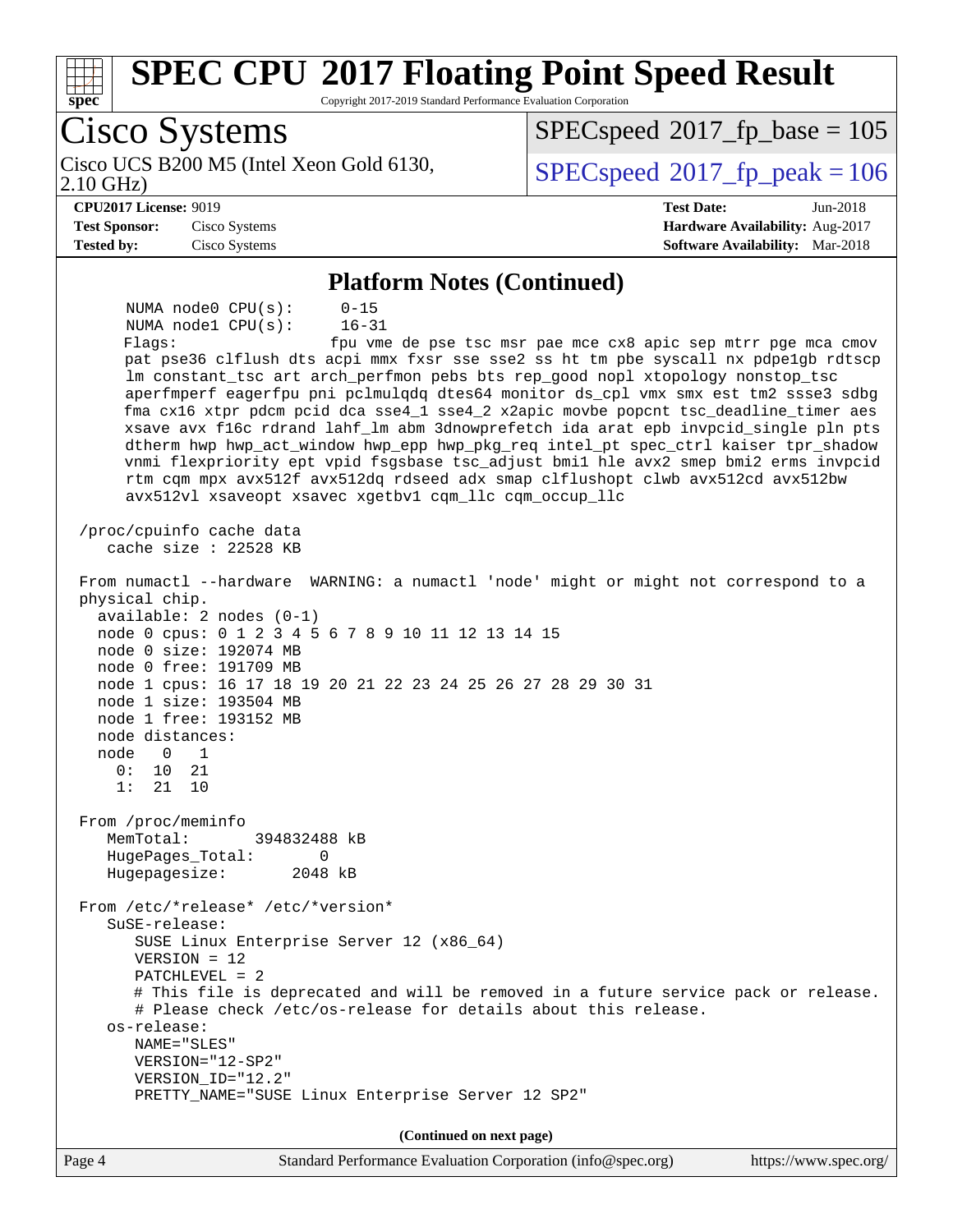

Copyright 2017-2019 Standard Performance Evaluation Corporation

### Cisco Systems

2.10 GHz) Cisco UCS B200 M5 (Intel Xeon Gold 6130,  $\vert$  [SPECspeed](http://www.spec.org/auto/cpu2017/Docs/result-fields.html#SPECspeed2017fppeak)®[2017\\_fp\\_peak = 1](http://www.spec.org/auto/cpu2017/Docs/result-fields.html#SPECspeed2017fppeak)06

[SPECspeed](http://www.spec.org/auto/cpu2017/Docs/result-fields.html#SPECspeed2017fpbase)<sup>®</sup>2017 fp base = 105

**[Test Sponsor:](http://www.spec.org/auto/cpu2017/Docs/result-fields.html#TestSponsor)** Cisco Systems **[Hardware Availability:](http://www.spec.org/auto/cpu2017/Docs/result-fields.html#HardwareAvailability)** Aug-2017 **[Tested by:](http://www.spec.org/auto/cpu2017/Docs/result-fields.html#Testedby)** Cisco Systems **[Software Availability:](http://www.spec.org/auto/cpu2017/Docs/result-fields.html#SoftwareAvailability)** Mar-2018

**[CPU2017 License:](http://www.spec.org/auto/cpu2017/Docs/result-fields.html#CPU2017License)** 9019 **[Test Date:](http://www.spec.org/auto/cpu2017/Docs/result-fields.html#TestDate)** Jun-2018

#### **[Platform Notes \(Continued\)](http://www.spec.org/auto/cpu2017/Docs/result-fields.html#PlatformNotes)**

 ID="sles" ANSI\_COLOR="0;32" CPE\_NAME="cpe:/o:suse:sles:12:sp2"

uname -a:

 Linux linux-qc7k 4.4.103-92.56-default #1 SMP Wed Dec 27 16:24:31 UTC 2017 (2fd2155) x86\_64 x86\_64 x86\_64 GNU/Linux

run-level 3 Jan 1 03:43

 SPEC is set to: /home/cpu2017 Filesystem Type Size Used Avail Use% Mounted on /dev/sda1 xfs 224G 64G 160G 29% /

 Additional information from dmidecode follows. WARNING: Use caution when you interpret this section. The 'dmidecode' program reads system data which is "intended to allow hardware to be accurately determined", but the intent may not be met, as there are frequent changes to hardware, firmware, and the "DMTF SMBIOS" standard. BIOS Cisco Systems, Inc. B200M5.3.2.3c.0.0307181316 03/07/2018 Memory:

24x 0xCE00 M393A2G40EB2-CTD 16 GB 2 rank 2666

(End of data from sysinfo program)

#### **[Compiler Version Notes](http://www.spec.org/auto/cpu2017/Docs/result-fields.html#CompilerVersionNotes)**

| C                                                                     | 619.1bm_s(base, peak) 638.imagick_s(base, peak)<br>$644.nab_s(base, peak)$ |                          |                       |
|-----------------------------------------------------------------------|----------------------------------------------------------------------------|--------------------------|-----------------------|
| $\text{icc}$ (ICC) 18.0.2 20180210                                    | Copyright (C) 1985-2018 Intel Corporation. All rights reserved.            |                          |                       |
|                                                                       | $C++$ , C, Fortran   607.cactuBSSN_s(base, peak)                           |                          |                       |
| icpc (ICC) 18.0.2 20180210<br>icc (ICC) 18.0.2 20180210               | Copyright (C) 1985-2018 Intel Corporation. All rights reserved.            |                          |                       |
| ifort (IFORT) 18.0.2 20180210                                         | Copyright (C) 1985-2018 Intel Corporation. All rights reserved.            |                          |                       |
|                                                                       | Copyright (C) 1985-2018 Intel Corporation. All rights reserved.            |                          |                       |
|                                                                       |                                                                            |                          |                       |
|                                                                       |                                                                            | (Continued on next page) |                       |
| Page 5<br>Standard Performance Evaluation Corporation (info@spec.org) |                                                                            |                          | https://www.spec.org/ |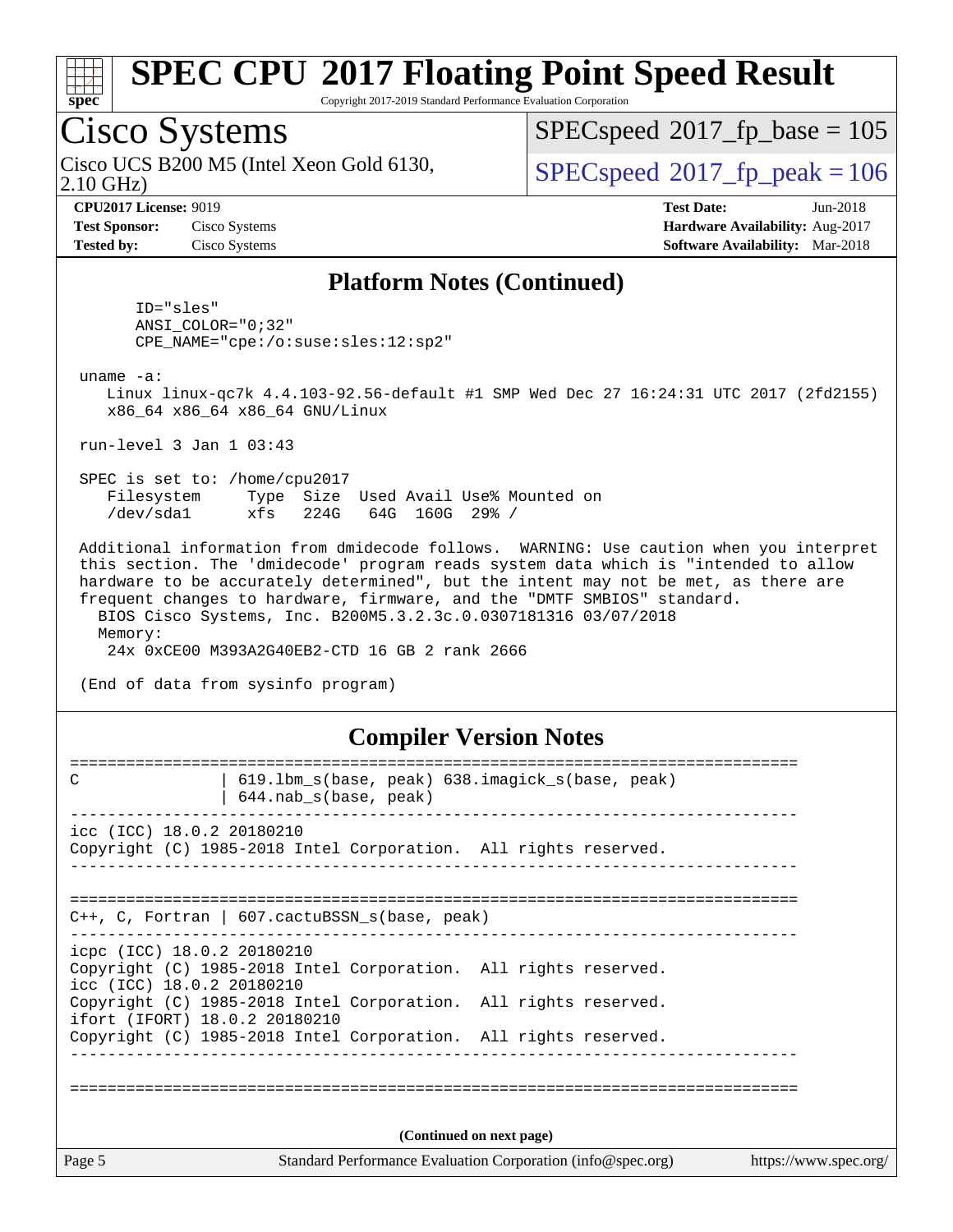| spec                                                                                                                                   | <b>SPEC CPU®2017 Floating Point Speed Result</b><br>Copyright 2017-2019 Standard Performance Evaluation Corporation |                                        |  |  |  |
|----------------------------------------------------------------------------------------------------------------------------------------|---------------------------------------------------------------------------------------------------------------------|----------------------------------------|--|--|--|
| Cisco Systems                                                                                                                          |                                                                                                                     | $SPEC speed^{\circ}2017$ fp base = 105 |  |  |  |
| 2.10 GHz)                                                                                                                              | Cisco UCS B200 M5 (Intel Xeon Gold 6130,                                                                            | $SPEC speed^{\circ}2017$ fp peak = 106 |  |  |  |
| <b>CPU2017 License: 9019</b>                                                                                                           |                                                                                                                     | <b>Test Date:</b><br>$Jun-2018$        |  |  |  |
| <b>Test Sponsor:</b>                                                                                                                   | Cisco Systems                                                                                                       | <b>Hardware Availability: Aug-2017</b> |  |  |  |
| <b>Tested by:</b>                                                                                                                      | Cisco Systems                                                                                                       | <b>Software Availability:</b> Mar-2018 |  |  |  |
| <b>Compiler Version Notes (Continued)</b><br>603.bwaves_s(base, peak) 649.fotonik3d_s(base, peak)<br>Fortran<br>654.roms_s(base, peak) |                                                                                                                     |                                        |  |  |  |
|                                                                                                                                        | ifort (IFORT) 18.0.2 20180210<br>Copyright (C) 1985-2018 Intel Corporation. All rights reserved.                    |                                        |  |  |  |
| Fortran, C                                                                                                                             | 621.wrf_s(base, peak) 627.cam4_s(base, peak)<br>628.pop2_s(base, peak)                                              |                                        |  |  |  |
| ifort (IFORT) 18.0.2 20180210<br>Copyright (C) 1985-2018 Intel Corporation. All rights reserved.                                       |                                                                                                                     |                                        |  |  |  |

[ifort -m64](http://www.spec.org/cpu2017/results/res2018q2/cpu2017-20180612-06928.flags.html#user_FCbase_intel_ifort_64bit_24f2bb282fbaeffd6157abe4f878425411749daecae9a33200eee2bee2fe76f3b89351d69a8130dd5949958ce389cf37ff59a95e7a40d588e8d3a57e0c3fd751)

[C benchmarks](http://www.spec.org/auto/cpu2017/Docs/result-fields.html#Cbenchmarks):

[icc -m64 -std=c11](http://www.spec.org/cpu2017/results/res2018q2/cpu2017-20180612-06928.flags.html#user_CCbase_intel_icc_64bit_c11_33ee0cdaae7deeeab2a9725423ba97205ce30f63b9926c2519791662299b76a0318f32ddfffdc46587804de3178b4f9328c46fa7c2b0cd779d7a61945c91cd35)

[Fortran benchmarks](http://www.spec.org/auto/cpu2017/Docs/result-fields.html#Fortranbenchmarks):

icc (ICC) 18.0.2 20180210

[Benchmarks using both Fortran and C](http://www.spec.org/auto/cpu2017/Docs/result-fields.html#BenchmarksusingbothFortranandC): [ifort -m64](http://www.spec.org/cpu2017/results/res2018q2/cpu2017-20180612-06928.flags.html#user_CC_FCbase_intel_ifort_64bit_24f2bb282fbaeffd6157abe4f878425411749daecae9a33200eee2bee2fe76f3b89351d69a8130dd5949958ce389cf37ff59a95e7a40d588e8d3a57e0c3fd751) [icc -m64 -std=c11](http://www.spec.org/cpu2017/results/res2018q2/cpu2017-20180612-06928.flags.html#user_CC_FCbase_intel_icc_64bit_c11_33ee0cdaae7deeeab2a9725423ba97205ce30f63b9926c2519791662299b76a0318f32ddfffdc46587804de3178b4f9328c46fa7c2b0cd779d7a61945c91cd35)

[Benchmarks using Fortran, C, and C++:](http://www.spec.org/auto/cpu2017/Docs/result-fields.html#BenchmarksusingFortranCandCXX) [icpc -m64](http://www.spec.org/cpu2017/results/res2018q2/cpu2017-20180612-06928.flags.html#user_CC_CXX_FCbase_intel_icpc_64bit_4ecb2543ae3f1412ef961e0650ca070fec7b7afdcd6ed48761b84423119d1bf6bdf5cad15b44d48e7256388bc77273b966e5eb805aefd121eb22e9299b2ec9d9) [icc -m64 -std=c11](http://www.spec.org/cpu2017/results/res2018q2/cpu2017-20180612-06928.flags.html#user_CC_CXX_FCbase_intel_icc_64bit_c11_33ee0cdaae7deeeab2a9725423ba97205ce30f63b9926c2519791662299b76a0318f32ddfffdc46587804de3178b4f9328c46fa7c2b0cd779d7a61945c91cd35) [ifort -m64](http://www.spec.org/cpu2017/results/res2018q2/cpu2017-20180612-06928.flags.html#user_CC_CXX_FCbase_intel_ifort_64bit_24f2bb282fbaeffd6157abe4f878425411749daecae9a33200eee2bee2fe76f3b89351d69a8130dd5949958ce389cf37ff59a95e7a40d588e8d3a57e0c3fd751)

### **[Base Portability Flags](http://www.spec.org/auto/cpu2017/Docs/result-fields.html#BasePortabilityFlags)**

 603.bwaves\_s: [-DSPEC\\_LP64](http://www.spec.org/cpu2017/results/res2018q2/cpu2017-20180612-06928.flags.html#suite_basePORTABILITY603_bwaves_s_DSPEC_LP64) 607.cactuBSSN\_s: [-DSPEC\\_LP64](http://www.spec.org/cpu2017/results/res2018q2/cpu2017-20180612-06928.flags.html#suite_basePORTABILITY607_cactuBSSN_s_DSPEC_LP64) 619.lbm\_s: [-DSPEC\\_LP64](http://www.spec.org/cpu2017/results/res2018q2/cpu2017-20180612-06928.flags.html#suite_basePORTABILITY619_lbm_s_DSPEC_LP64) 621.wrf\_s: [-DSPEC\\_LP64](http://www.spec.org/cpu2017/results/res2018q2/cpu2017-20180612-06928.flags.html#suite_basePORTABILITY621_wrf_s_DSPEC_LP64) [-DSPEC\\_CASE\\_FLAG](http://www.spec.org/cpu2017/results/res2018q2/cpu2017-20180612-06928.flags.html#b621.wrf_s_baseCPORTABILITY_DSPEC_CASE_FLAG) [-convert big\\_endian](http://www.spec.org/cpu2017/results/res2018q2/cpu2017-20180612-06928.flags.html#user_baseFPORTABILITY621_wrf_s_convert_big_endian_c3194028bc08c63ac5d04de18c48ce6d347e4e562e8892b8bdbdc0214820426deb8554edfa529a3fb25a586e65a3d812c835984020483e7e73212c4d31a38223) 627.cam4\_s: [-DSPEC\\_LP64](http://www.spec.org/cpu2017/results/res2018q2/cpu2017-20180612-06928.flags.html#suite_basePORTABILITY627_cam4_s_DSPEC_LP64) [-DSPEC\\_CASE\\_FLAG](http://www.spec.org/cpu2017/results/res2018q2/cpu2017-20180612-06928.flags.html#b627.cam4_s_baseCPORTABILITY_DSPEC_CASE_FLAG) 628.pop2\_s: [-DSPEC\\_LP64](http://www.spec.org/cpu2017/results/res2018q2/cpu2017-20180612-06928.flags.html#suite_basePORTABILITY628_pop2_s_DSPEC_LP64) [-DSPEC\\_CASE\\_FLAG](http://www.spec.org/cpu2017/results/res2018q2/cpu2017-20180612-06928.flags.html#b628.pop2_s_baseCPORTABILITY_DSPEC_CASE_FLAG) [-convert big\\_endian](http://www.spec.org/cpu2017/results/res2018q2/cpu2017-20180612-06928.flags.html#user_baseFPORTABILITY628_pop2_s_convert_big_endian_c3194028bc08c63ac5d04de18c48ce6d347e4e562e8892b8bdbdc0214820426deb8554edfa529a3fb25a586e65a3d812c835984020483e7e73212c4d31a38223) [-assume byterecl](http://www.spec.org/cpu2017/results/res2018q2/cpu2017-20180612-06928.flags.html#user_baseFPORTABILITY628_pop2_s_assume_byterecl_7e47d18b9513cf18525430bbf0f2177aa9bf368bc7a059c09b2c06a34b53bd3447c950d3f8d6c70e3faf3a05c8557d66a5798b567902e8849adc142926523472) 638.imagick\_s: [-DSPEC\\_LP64](http://www.spec.org/cpu2017/results/res2018q2/cpu2017-20180612-06928.flags.html#suite_basePORTABILITY638_imagick_s_DSPEC_LP64) 644.nab\_s: [-DSPEC\\_LP64](http://www.spec.org/cpu2017/results/res2018q2/cpu2017-20180612-06928.flags.html#suite_basePORTABILITY644_nab_s_DSPEC_LP64) 649.fotonik3d\_s: [-DSPEC\\_LP64](http://www.spec.org/cpu2017/results/res2018q2/cpu2017-20180612-06928.flags.html#suite_basePORTABILITY649_fotonik3d_s_DSPEC_LP64)

Copyright (C) 1985-2018 Intel Corporation. All rights reserved.

------------------------------------------------------------------------------

**[Base Compiler Invocation](http://www.spec.org/auto/cpu2017/Docs/result-fields.html#BaseCompilerInvocation)**

**(Continued on next page)**

Page 6 Standard Performance Evaluation Corporation [\(info@spec.org\)](mailto:info@spec.org) <https://www.spec.org/>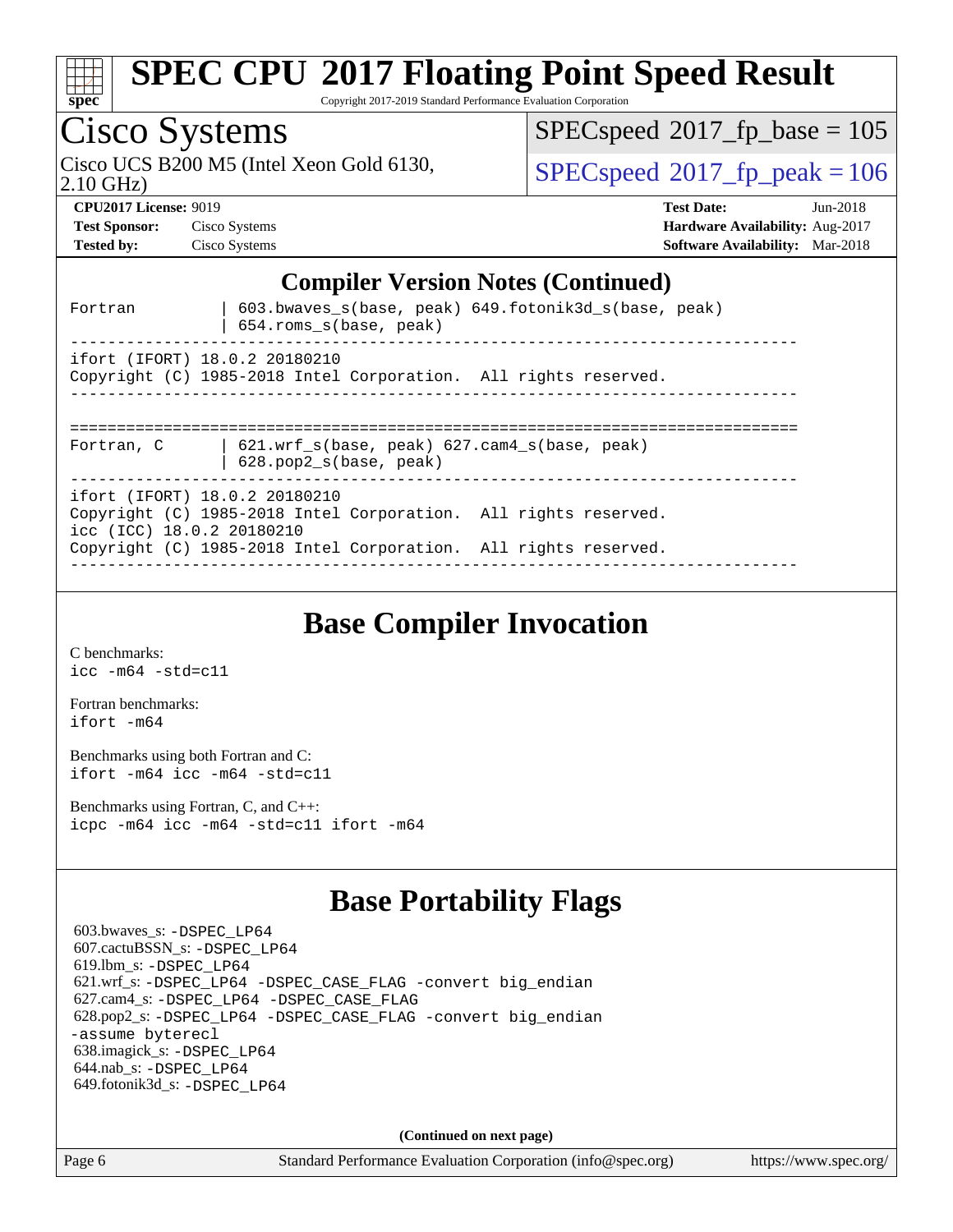

Copyright 2017-2019 Standard Performance Evaluation Corporation

### Cisco Systems

2.10 GHz) Cisco UCS B200 M5 (Intel Xeon Gold 6130,  $SPECspeed@2017$  $SPECspeed@2017$  fp\_peak = 106

[SPECspeed](http://www.spec.org/auto/cpu2017/Docs/result-fields.html#SPECspeed2017fpbase)<sup>®</sup>2017 fp base = 105

**[CPU2017 License:](http://www.spec.org/auto/cpu2017/Docs/result-fields.html#CPU2017License)** 9019 **[Test Date:](http://www.spec.org/auto/cpu2017/Docs/result-fields.html#TestDate)** Jun-2018 **[Test Sponsor:](http://www.spec.org/auto/cpu2017/Docs/result-fields.html#TestSponsor)** Cisco Systems **[Hardware Availability:](http://www.spec.org/auto/cpu2017/Docs/result-fields.html#HardwareAvailability)** Aug-2017 **[Tested by:](http://www.spec.org/auto/cpu2017/Docs/result-fields.html#Testedby)** Cisco Systems **[Software Availability:](http://www.spec.org/auto/cpu2017/Docs/result-fields.html#SoftwareAvailability)** Mar-2018

### **[Base Portability Flags \(Continued\)](http://www.spec.org/auto/cpu2017/Docs/result-fields.html#BasePortabilityFlags)**

654.roms\_s: [-DSPEC\\_LP64](http://www.spec.org/cpu2017/results/res2018q2/cpu2017-20180612-06928.flags.html#suite_basePORTABILITY654_roms_s_DSPEC_LP64)

### **[Base Optimization Flags](http://www.spec.org/auto/cpu2017/Docs/result-fields.html#BaseOptimizationFlags)**

[C benchmarks](http://www.spec.org/auto/cpu2017/Docs/result-fields.html#Cbenchmarks):

[-xCORE-AVX512](http://www.spec.org/cpu2017/results/res2018q2/cpu2017-20180612-06928.flags.html#user_CCbase_f-xCORE-AVX512) [-ipo](http://www.spec.org/cpu2017/results/res2018q2/cpu2017-20180612-06928.flags.html#user_CCbase_f-ipo) [-O3](http://www.spec.org/cpu2017/results/res2018q2/cpu2017-20180612-06928.flags.html#user_CCbase_f-O3) [-no-prec-div](http://www.spec.org/cpu2017/results/res2018q2/cpu2017-20180612-06928.flags.html#user_CCbase_f-no-prec-div) [-qopt-prefetch](http://www.spec.org/cpu2017/results/res2018q2/cpu2017-20180612-06928.flags.html#user_CCbase_f-qopt-prefetch) [-ffinite-math-only](http://www.spec.org/cpu2017/results/res2018q2/cpu2017-20180612-06928.flags.html#user_CCbase_f_finite_math_only_cb91587bd2077682c4b38af759c288ed7c732db004271a9512da14a4f8007909a5f1427ecbf1a0fb78ff2a814402c6114ac565ca162485bbcae155b5e4258871) [-qopt-mem-layout-trans=3](http://www.spec.org/cpu2017/results/res2018q2/cpu2017-20180612-06928.flags.html#user_CCbase_f-qopt-mem-layout-trans_de80db37974c74b1f0e20d883f0b675c88c3b01e9d123adea9b28688d64333345fb62bc4a798493513fdb68f60282f9a726aa07f478b2f7113531aecce732043) [-qopenmp](http://www.spec.org/cpu2017/results/res2018q2/cpu2017-20180612-06928.flags.html#user_CCbase_qopenmp_16be0c44f24f464004c6784a7acb94aca937f053568ce72f94b139a11c7c168634a55f6653758ddd83bcf7b8463e8028bb0b48b77bcddc6b78d5d95bb1df2967) [-DSPEC\\_OPENMP](http://www.spec.org/cpu2017/results/res2018q2/cpu2017-20180612-06928.flags.html#suite_CCbase_DSPEC_OPENMP)

[Fortran benchmarks](http://www.spec.org/auto/cpu2017/Docs/result-fields.html#Fortranbenchmarks):

[-DSPEC\\_OPENMP](http://www.spec.org/cpu2017/results/res2018q2/cpu2017-20180612-06928.flags.html#suite_FCbase_DSPEC_OPENMP) [-xCORE-AVX512](http://www.spec.org/cpu2017/results/res2018q2/cpu2017-20180612-06928.flags.html#user_FCbase_f-xCORE-AVX512) [-ipo](http://www.spec.org/cpu2017/results/res2018q2/cpu2017-20180612-06928.flags.html#user_FCbase_f-ipo) [-O3](http://www.spec.org/cpu2017/results/res2018q2/cpu2017-20180612-06928.flags.html#user_FCbase_f-O3) [-no-prec-div](http://www.spec.org/cpu2017/results/res2018q2/cpu2017-20180612-06928.flags.html#user_FCbase_f-no-prec-div) [-qopt-prefetch](http://www.spec.org/cpu2017/results/res2018q2/cpu2017-20180612-06928.flags.html#user_FCbase_f-qopt-prefetch) [-ffinite-math-only](http://www.spec.org/cpu2017/results/res2018q2/cpu2017-20180612-06928.flags.html#user_FCbase_f_finite_math_only_cb91587bd2077682c4b38af759c288ed7c732db004271a9512da14a4f8007909a5f1427ecbf1a0fb78ff2a814402c6114ac565ca162485bbcae155b5e4258871) [-qopt-mem-layout-trans=3](http://www.spec.org/cpu2017/results/res2018q2/cpu2017-20180612-06928.flags.html#user_FCbase_f-qopt-mem-layout-trans_de80db37974c74b1f0e20d883f0b675c88c3b01e9d123adea9b28688d64333345fb62bc4a798493513fdb68f60282f9a726aa07f478b2f7113531aecce732043) [-qopenmp](http://www.spec.org/cpu2017/results/res2018q2/cpu2017-20180612-06928.flags.html#user_FCbase_qopenmp_16be0c44f24f464004c6784a7acb94aca937f053568ce72f94b139a11c7c168634a55f6653758ddd83bcf7b8463e8028bb0b48b77bcddc6b78d5d95bb1df2967) [-nostandard-realloc-lhs](http://www.spec.org/cpu2017/results/res2018q2/cpu2017-20180612-06928.flags.html#user_FCbase_f_2003_std_realloc_82b4557e90729c0f113870c07e44d33d6f5a304b4f63d4c15d2d0f1fab99f5daaed73bdb9275d9ae411527f28b936061aa8b9c8f2d63842963b95c9dd6426b8a) [-align array32byte](http://www.spec.org/cpu2017/results/res2018q2/cpu2017-20180612-06928.flags.html#user_FCbase_align_array32byte_b982fe038af199962ba9a80c053b8342c548c85b40b8e86eb3cc33dee0d7986a4af373ac2d51c3f7cf710a18d62fdce2948f201cd044323541f22fc0fffc51b6)

[Benchmarks using both Fortran and C](http://www.spec.org/auto/cpu2017/Docs/result-fields.html#BenchmarksusingbothFortranandC):

[-xCORE-AVX512](http://www.spec.org/cpu2017/results/res2018q2/cpu2017-20180612-06928.flags.html#user_CC_FCbase_f-xCORE-AVX512) [-ipo](http://www.spec.org/cpu2017/results/res2018q2/cpu2017-20180612-06928.flags.html#user_CC_FCbase_f-ipo) [-O3](http://www.spec.org/cpu2017/results/res2018q2/cpu2017-20180612-06928.flags.html#user_CC_FCbase_f-O3) [-no-prec-div](http://www.spec.org/cpu2017/results/res2018q2/cpu2017-20180612-06928.flags.html#user_CC_FCbase_f-no-prec-div) [-qopt-prefetch](http://www.spec.org/cpu2017/results/res2018q2/cpu2017-20180612-06928.flags.html#user_CC_FCbase_f-qopt-prefetch) [-ffinite-math-only](http://www.spec.org/cpu2017/results/res2018q2/cpu2017-20180612-06928.flags.html#user_CC_FCbase_f_finite_math_only_cb91587bd2077682c4b38af759c288ed7c732db004271a9512da14a4f8007909a5f1427ecbf1a0fb78ff2a814402c6114ac565ca162485bbcae155b5e4258871) [-qopt-mem-layout-trans=3](http://www.spec.org/cpu2017/results/res2018q2/cpu2017-20180612-06928.flags.html#user_CC_FCbase_f-qopt-mem-layout-trans_de80db37974c74b1f0e20d883f0b675c88c3b01e9d123adea9b28688d64333345fb62bc4a798493513fdb68f60282f9a726aa07f478b2f7113531aecce732043) [-qopenmp](http://www.spec.org/cpu2017/results/res2018q2/cpu2017-20180612-06928.flags.html#user_CC_FCbase_qopenmp_16be0c44f24f464004c6784a7acb94aca937f053568ce72f94b139a11c7c168634a55f6653758ddd83bcf7b8463e8028bb0b48b77bcddc6b78d5d95bb1df2967) [-DSPEC\\_OPENMP](http://www.spec.org/cpu2017/results/res2018q2/cpu2017-20180612-06928.flags.html#suite_CC_FCbase_DSPEC_OPENMP) [-nostandard-realloc-lhs](http://www.spec.org/cpu2017/results/res2018q2/cpu2017-20180612-06928.flags.html#user_CC_FCbase_f_2003_std_realloc_82b4557e90729c0f113870c07e44d33d6f5a304b4f63d4c15d2d0f1fab99f5daaed73bdb9275d9ae411527f28b936061aa8b9c8f2d63842963b95c9dd6426b8a) [-align array32byte](http://www.spec.org/cpu2017/results/res2018q2/cpu2017-20180612-06928.flags.html#user_CC_FCbase_align_array32byte_b982fe038af199962ba9a80c053b8342c548c85b40b8e86eb3cc33dee0d7986a4af373ac2d51c3f7cf710a18d62fdce2948f201cd044323541f22fc0fffc51b6)

[Benchmarks using Fortran, C, and C++:](http://www.spec.org/auto/cpu2017/Docs/result-fields.html#BenchmarksusingFortranCandCXX)

[-xCORE-AVX512](http://www.spec.org/cpu2017/results/res2018q2/cpu2017-20180612-06928.flags.html#user_CC_CXX_FCbase_f-xCORE-AVX512) [-ipo](http://www.spec.org/cpu2017/results/res2018q2/cpu2017-20180612-06928.flags.html#user_CC_CXX_FCbase_f-ipo) [-O3](http://www.spec.org/cpu2017/results/res2018q2/cpu2017-20180612-06928.flags.html#user_CC_CXX_FCbase_f-O3) [-no-prec-div](http://www.spec.org/cpu2017/results/res2018q2/cpu2017-20180612-06928.flags.html#user_CC_CXX_FCbase_f-no-prec-div) [-qopt-prefetch](http://www.spec.org/cpu2017/results/res2018q2/cpu2017-20180612-06928.flags.html#user_CC_CXX_FCbase_f-qopt-prefetch) [-ffinite-math-only](http://www.spec.org/cpu2017/results/res2018q2/cpu2017-20180612-06928.flags.html#user_CC_CXX_FCbase_f_finite_math_only_cb91587bd2077682c4b38af759c288ed7c732db004271a9512da14a4f8007909a5f1427ecbf1a0fb78ff2a814402c6114ac565ca162485bbcae155b5e4258871) [-qopt-mem-layout-trans=3](http://www.spec.org/cpu2017/results/res2018q2/cpu2017-20180612-06928.flags.html#user_CC_CXX_FCbase_f-qopt-mem-layout-trans_de80db37974c74b1f0e20d883f0b675c88c3b01e9d123adea9b28688d64333345fb62bc4a798493513fdb68f60282f9a726aa07f478b2f7113531aecce732043) [-qopenmp](http://www.spec.org/cpu2017/results/res2018q2/cpu2017-20180612-06928.flags.html#user_CC_CXX_FCbase_qopenmp_16be0c44f24f464004c6784a7acb94aca937f053568ce72f94b139a11c7c168634a55f6653758ddd83bcf7b8463e8028bb0b48b77bcddc6b78d5d95bb1df2967) [-DSPEC\\_OPENMP](http://www.spec.org/cpu2017/results/res2018q2/cpu2017-20180612-06928.flags.html#suite_CC_CXX_FCbase_DSPEC_OPENMP) [-nostandard-realloc-lhs](http://www.spec.org/cpu2017/results/res2018q2/cpu2017-20180612-06928.flags.html#user_CC_CXX_FCbase_f_2003_std_realloc_82b4557e90729c0f113870c07e44d33d6f5a304b4f63d4c15d2d0f1fab99f5daaed73bdb9275d9ae411527f28b936061aa8b9c8f2d63842963b95c9dd6426b8a) [-align array32byte](http://www.spec.org/cpu2017/results/res2018q2/cpu2017-20180612-06928.flags.html#user_CC_CXX_FCbase_align_array32byte_b982fe038af199962ba9a80c053b8342c548c85b40b8e86eb3cc33dee0d7986a4af373ac2d51c3f7cf710a18d62fdce2948f201cd044323541f22fc0fffc51b6)

### **[Peak Compiler Invocation](http://www.spec.org/auto/cpu2017/Docs/result-fields.html#PeakCompilerInvocation)**

[C benchmarks](http://www.spec.org/auto/cpu2017/Docs/result-fields.html#Cbenchmarks): [icc -m64 -std=c11](http://www.spec.org/cpu2017/results/res2018q2/cpu2017-20180612-06928.flags.html#user_CCpeak_intel_icc_64bit_c11_33ee0cdaae7deeeab2a9725423ba97205ce30f63b9926c2519791662299b76a0318f32ddfffdc46587804de3178b4f9328c46fa7c2b0cd779d7a61945c91cd35)

[Fortran benchmarks](http://www.spec.org/auto/cpu2017/Docs/result-fields.html#Fortranbenchmarks): [ifort -m64](http://www.spec.org/cpu2017/results/res2018q2/cpu2017-20180612-06928.flags.html#user_FCpeak_intel_ifort_64bit_24f2bb282fbaeffd6157abe4f878425411749daecae9a33200eee2bee2fe76f3b89351d69a8130dd5949958ce389cf37ff59a95e7a40d588e8d3a57e0c3fd751)

[Benchmarks using both Fortran and C](http://www.spec.org/auto/cpu2017/Docs/result-fields.html#BenchmarksusingbothFortranandC): [ifort -m64](http://www.spec.org/cpu2017/results/res2018q2/cpu2017-20180612-06928.flags.html#user_CC_FCpeak_intel_ifort_64bit_24f2bb282fbaeffd6157abe4f878425411749daecae9a33200eee2bee2fe76f3b89351d69a8130dd5949958ce389cf37ff59a95e7a40d588e8d3a57e0c3fd751) [icc -m64 -std=c11](http://www.spec.org/cpu2017/results/res2018q2/cpu2017-20180612-06928.flags.html#user_CC_FCpeak_intel_icc_64bit_c11_33ee0cdaae7deeeab2a9725423ba97205ce30f63b9926c2519791662299b76a0318f32ddfffdc46587804de3178b4f9328c46fa7c2b0cd779d7a61945c91cd35)

[Benchmarks using Fortran, C, and C++:](http://www.spec.org/auto/cpu2017/Docs/result-fields.html#BenchmarksusingFortranCandCXX) [icpc -m64](http://www.spec.org/cpu2017/results/res2018q2/cpu2017-20180612-06928.flags.html#user_CC_CXX_FCpeak_intel_icpc_64bit_4ecb2543ae3f1412ef961e0650ca070fec7b7afdcd6ed48761b84423119d1bf6bdf5cad15b44d48e7256388bc77273b966e5eb805aefd121eb22e9299b2ec9d9) [icc -m64 -std=c11](http://www.spec.org/cpu2017/results/res2018q2/cpu2017-20180612-06928.flags.html#user_CC_CXX_FCpeak_intel_icc_64bit_c11_33ee0cdaae7deeeab2a9725423ba97205ce30f63b9926c2519791662299b76a0318f32ddfffdc46587804de3178b4f9328c46fa7c2b0cd779d7a61945c91cd35) [ifort -m64](http://www.spec.org/cpu2017/results/res2018q2/cpu2017-20180612-06928.flags.html#user_CC_CXX_FCpeak_intel_ifort_64bit_24f2bb282fbaeffd6157abe4f878425411749daecae9a33200eee2bee2fe76f3b89351d69a8130dd5949958ce389cf37ff59a95e7a40d588e8d3a57e0c3fd751)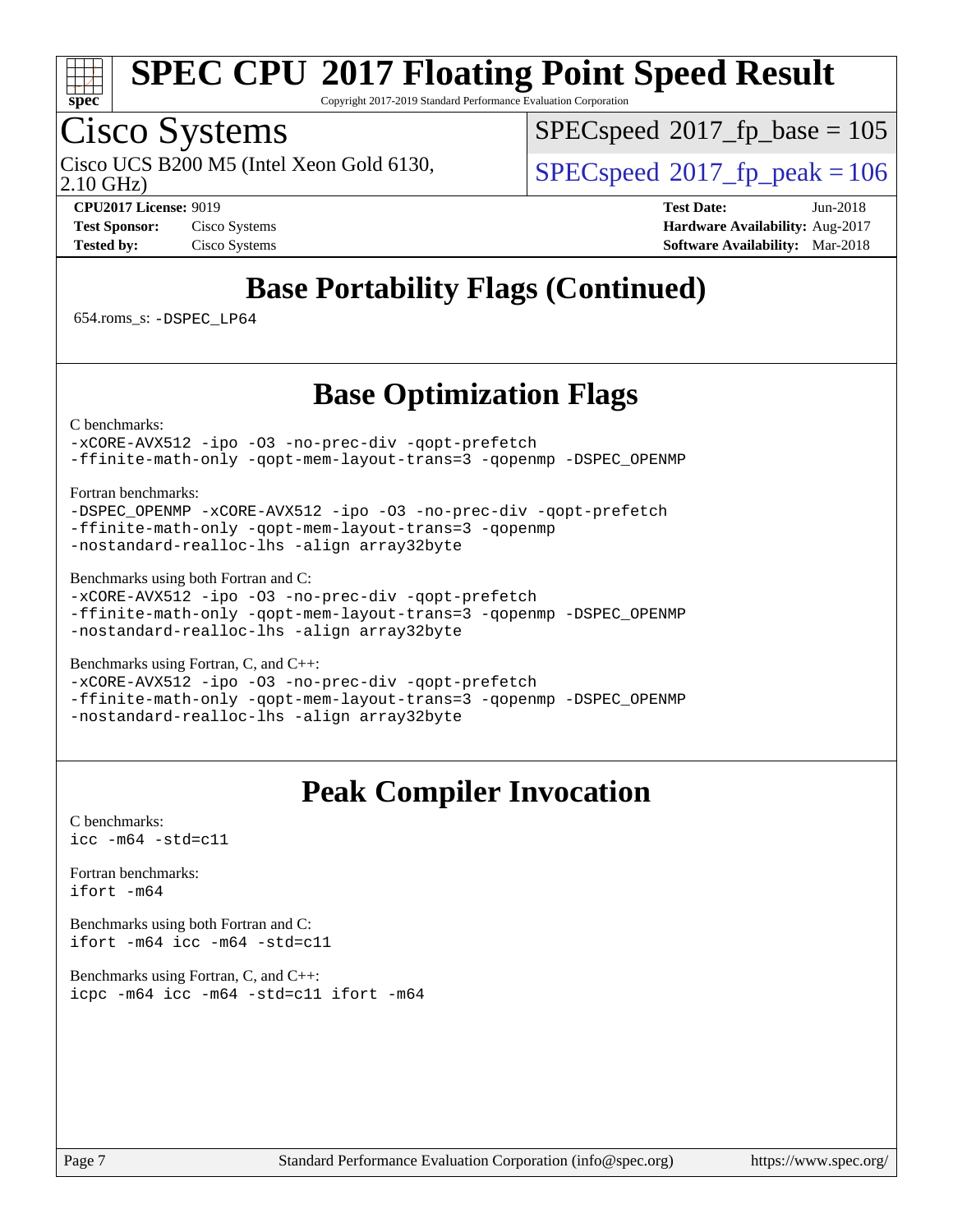

Copyright 2017-2019 Standard Performance Evaluation Corporation

## Cisco Systems

2.10 GHz) Cisco UCS B200 M5 (Intel Xeon Gold 6130,  $SPECspeed@2017$  $SPECspeed@2017$  fp\_peak = 106

[SPECspeed](http://www.spec.org/auto/cpu2017/Docs/result-fields.html#SPECspeed2017fpbase)<sup>®</sup>2017 fp base = 105

**[CPU2017 License:](http://www.spec.org/auto/cpu2017/Docs/result-fields.html#CPU2017License)** 9019 **[Test Date:](http://www.spec.org/auto/cpu2017/Docs/result-fields.html#TestDate)** Jun-2018 **[Test Sponsor:](http://www.spec.org/auto/cpu2017/Docs/result-fields.html#TestSponsor)** Cisco Systems **[Hardware Availability:](http://www.spec.org/auto/cpu2017/Docs/result-fields.html#HardwareAvailability)** Aug-2017 **[Tested by:](http://www.spec.org/auto/cpu2017/Docs/result-fields.html#Testedby)** Cisco Systems **[Software Availability:](http://www.spec.org/auto/cpu2017/Docs/result-fields.html#SoftwareAvailability)** Mar-2018

### **[Peak Portability Flags](http://www.spec.org/auto/cpu2017/Docs/result-fields.html#PeakPortabilityFlags)**

Same as Base Portability Flags

### **[Peak Optimization Flags](http://www.spec.org/auto/cpu2017/Docs/result-fields.html#PeakOptimizationFlags)**

[C benchmarks](http://www.spec.org/auto/cpu2017/Docs/result-fields.html#Cbenchmarks):

 619.lbm\_s: [-prof-gen](http://www.spec.org/cpu2017/results/res2018q2/cpu2017-20180612-06928.flags.html#user_peakPASS1_CFLAGSPASS1_LDFLAGS619_lbm_s_prof_gen_5aa4926d6013ddb2a31985c654b3eb18169fc0c6952a63635c234f711e6e63dd76e94ad52365559451ec499a2cdb89e4dc58ba4c67ef54ca681ffbe1461d6b36)(pass 1) [-prof-use](http://www.spec.org/cpu2017/results/res2018q2/cpu2017-20180612-06928.flags.html#user_peakPASS2_CFLAGSPASS2_LDFLAGS619_lbm_s_prof_use_1a21ceae95f36a2b53c25747139a6c16ca95bd9def2a207b4f0849963b97e94f5260e30a0c64f4bb623698870e679ca08317ef8150905d41bd88c6f78df73f19)(pass 2) [-O2](http://www.spec.org/cpu2017/results/res2018q2/cpu2017-20180612-06928.flags.html#user_peakPASS1_COPTIMIZE619_lbm_s_f-O2) [-xCORE-AVX512](http://www.spec.org/cpu2017/results/res2018q2/cpu2017-20180612-06928.flags.html#user_peakPASS2_COPTIMIZE619_lbm_s_f-xCORE-AVX512) [-qopt-prefetch](http://www.spec.org/cpu2017/results/res2018q2/cpu2017-20180612-06928.flags.html#user_peakPASS1_COPTIMIZEPASS2_COPTIMIZE619_lbm_s_f-qopt-prefetch) [-ipo](http://www.spec.org/cpu2017/results/res2018q2/cpu2017-20180612-06928.flags.html#user_peakPASS2_COPTIMIZE619_lbm_s_f-ipo) [-O3](http://www.spec.org/cpu2017/results/res2018q2/cpu2017-20180612-06928.flags.html#user_peakPASS2_COPTIMIZE619_lbm_s_f-O3) [-ffinite-math-only](http://www.spec.org/cpu2017/results/res2018q2/cpu2017-20180612-06928.flags.html#user_peakPASS1_COPTIMIZEPASS2_COPTIMIZE619_lbm_s_f_finite_math_only_cb91587bd2077682c4b38af759c288ed7c732db004271a9512da14a4f8007909a5f1427ecbf1a0fb78ff2a814402c6114ac565ca162485bbcae155b5e4258871) [-no-prec-div](http://www.spec.org/cpu2017/results/res2018q2/cpu2017-20180612-06928.flags.html#user_peakPASS2_COPTIMIZE619_lbm_s_f-no-prec-div) [-qopt-mem-layout-trans=3](http://www.spec.org/cpu2017/results/res2018q2/cpu2017-20180612-06928.flags.html#user_peakPASS1_COPTIMIZEPASS2_COPTIMIZE619_lbm_s_f-qopt-mem-layout-trans_de80db37974c74b1f0e20d883f0b675c88c3b01e9d123adea9b28688d64333345fb62bc4a798493513fdb68f60282f9a726aa07f478b2f7113531aecce732043) [-DSPEC\\_SUPPRESS\\_OPENMP](http://www.spec.org/cpu2017/results/res2018q2/cpu2017-20180612-06928.flags.html#suite_peakPASS1_COPTIMIZE619_lbm_s_DSPEC_SUPPRESS_OPENMP) [-qopenmp](http://www.spec.org/cpu2017/results/res2018q2/cpu2017-20180612-06928.flags.html#user_peakPASS2_COPTIMIZE619_lbm_s_qopenmp_16be0c44f24f464004c6784a7acb94aca937f053568ce72f94b139a11c7c168634a55f6653758ddd83bcf7b8463e8028bb0b48b77bcddc6b78d5d95bb1df2967) [-DSPEC\\_OPENMP](http://www.spec.org/cpu2017/results/res2018q2/cpu2017-20180612-06928.flags.html#suite_peakPASS2_COPTIMIZE619_lbm_s_DSPEC_OPENMP)

 638.imagick\_s: [-xCORE-AVX512](http://www.spec.org/cpu2017/results/res2018q2/cpu2017-20180612-06928.flags.html#user_peakCOPTIMIZE638_imagick_s_f-xCORE-AVX512) [-ipo](http://www.spec.org/cpu2017/results/res2018q2/cpu2017-20180612-06928.flags.html#user_peakCOPTIMIZE638_imagick_s_f-ipo) [-O3](http://www.spec.org/cpu2017/results/res2018q2/cpu2017-20180612-06928.flags.html#user_peakCOPTIMIZE638_imagick_s_f-O3) [-no-prec-div](http://www.spec.org/cpu2017/results/res2018q2/cpu2017-20180612-06928.flags.html#user_peakCOPTIMIZE638_imagick_s_f-no-prec-div) [-qopt-prefetch](http://www.spec.org/cpu2017/results/res2018q2/cpu2017-20180612-06928.flags.html#user_peakCOPTIMIZE638_imagick_s_f-qopt-prefetch) [-ffinite-math-only](http://www.spec.org/cpu2017/results/res2018q2/cpu2017-20180612-06928.flags.html#user_peakCOPTIMIZE638_imagick_s_f_finite_math_only_cb91587bd2077682c4b38af759c288ed7c732db004271a9512da14a4f8007909a5f1427ecbf1a0fb78ff2a814402c6114ac565ca162485bbcae155b5e4258871) [-qopt-mem-layout-trans=3](http://www.spec.org/cpu2017/results/res2018q2/cpu2017-20180612-06928.flags.html#user_peakCOPTIMIZE638_imagick_s_f-qopt-mem-layout-trans_de80db37974c74b1f0e20d883f0b675c88c3b01e9d123adea9b28688d64333345fb62bc4a798493513fdb68f60282f9a726aa07f478b2f7113531aecce732043) [-qopenmp](http://www.spec.org/cpu2017/results/res2018q2/cpu2017-20180612-06928.flags.html#user_peakCOPTIMIZE638_imagick_s_qopenmp_16be0c44f24f464004c6784a7acb94aca937f053568ce72f94b139a11c7c168634a55f6653758ddd83bcf7b8463e8028bb0b48b77bcddc6b78d5d95bb1df2967) [-DSPEC\\_OPENMP](http://www.spec.org/cpu2017/results/res2018q2/cpu2017-20180612-06928.flags.html#suite_peakCOPTIMIZE638_imagick_s_DSPEC_OPENMP)

644.nab\_s: Same as 638.imagick\_s

[Fortran benchmarks](http://www.spec.org/auto/cpu2017/Docs/result-fields.html#Fortranbenchmarks): [-prof-gen](http://www.spec.org/cpu2017/results/res2018q2/cpu2017-20180612-06928.flags.html#user_FCpeak_prof_gen_5aa4926d6013ddb2a31985c654b3eb18169fc0c6952a63635c234f711e6e63dd76e94ad52365559451ec499a2cdb89e4dc58ba4c67ef54ca681ffbe1461d6b36)(pass 1) [-prof-use](http://www.spec.org/cpu2017/results/res2018q2/cpu2017-20180612-06928.flags.html#user_FCpeak_prof_use_1a21ceae95f36a2b53c25747139a6c16ca95bd9def2a207b4f0849963b97e94f5260e30a0c64f4bb623698870e679ca08317ef8150905d41bd88c6f78df73f19)(pass 2) [-DSPEC\\_SUPPRESS\\_OPENMP](http://www.spec.org/cpu2017/results/res2018q2/cpu2017-20180612-06928.flags.html#suite_FCpeak_DSPEC_SUPPRESS_OPENMP) [-DSPEC\\_OPENMP](http://www.spec.org/cpu2017/results/res2018q2/cpu2017-20180612-06928.flags.html#suite_FCpeak_DSPEC_OPENMP) [-O2](http://www.spec.org/cpu2017/results/res2018q2/cpu2017-20180612-06928.flags.html#user_FCpeak_f-O2) [-xCORE-AVX512](http://www.spec.org/cpu2017/results/res2018q2/cpu2017-20180612-06928.flags.html#user_FCpeak_f-xCORE-AVX512) [-qopt-prefetch](http://www.spec.org/cpu2017/results/res2018q2/cpu2017-20180612-06928.flags.html#user_FCpeak_f-qopt-prefetch) [-ipo](http://www.spec.org/cpu2017/results/res2018q2/cpu2017-20180612-06928.flags.html#user_FCpeak_f-ipo) [-O3](http://www.spec.org/cpu2017/results/res2018q2/cpu2017-20180612-06928.flags.html#user_FCpeak_f-O3) [-ffinite-math-only](http://www.spec.org/cpu2017/results/res2018q2/cpu2017-20180612-06928.flags.html#user_FCpeak_f_finite_math_only_cb91587bd2077682c4b38af759c288ed7c732db004271a9512da14a4f8007909a5f1427ecbf1a0fb78ff2a814402c6114ac565ca162485bbcae155b5e4258871) [-no-prec-div](http://www.spec.org/cpu2017/results/res2018q2/cpu2017-20180612-06928.flags.html#user_FCpeak_f-no-prec-div) [-qopt-mem-layout-trans=3](http://www.spec.org/cpu2017/results/res2018q2/cpu2017-20180612-06928.flags.html#user_FCpeak_f-qopt-mem-layout-trans_de80db37974c74b1f0e20d883f0b675c88c3b01e9d123adea9b28688d64333345fb62bc4a798493513fdb68f60282f9a726aa07f478b2f7113531aecce732043) [-qopenmp](http://www.spec.org/cpu2017/results/res2018q2/cpu2017-20180612-06928.flags.html#user_FCpeak_qopenmp_16be0c44f24f464004c6784a7acb94aca937f053568ce72f94b139a11c7c168634a55f6653758ddd83bcf7b8463e8028bb0b48b77bcddc6b78d5d95bb1df2967) [-nostandard-realloc-lhs](http://www.spec.org/cpu2017/results/res2018q2/cpu2017-20180612-06928.flags.html#user_FCpeak_f_2003_std_realloc_82b4557e90729c0f113870c07e44d33d6f5a304b4f63d4c15d2d0f1fab99f5daaed73bdb9275d9ae411527f28b936061aa8b9c8f2d63842963b95c9dd6426b8a) [-align array32byte](http://www.spec.org/cpu2017/results/res2018q2/cpu2017-20180612-06928.flags.html#user_FCpeak_align_array32byte_b982fe038af199962ba9a80c053b8342c548c85b40b8e86eb3cc33dee0d7986a4af373ac2d51c3f7cf710a18d62fdce2948f201cd044323541f22fc0fffc51b6)

[Benchmarks using both Fortran and C](http://www.spec.org/auto/cpu2017/Docs/result-fields.html#BenchmarksusingbothFortranandC):

 621.wrf\_s: [-prof-gen](http://www.spec.org/cpu2017/results/res2018q2/cpu2017-20180612-06928.flags.html#user_peakPASS1_CFLAGSPASS1_FFLAGSPASS1_LDFLAGS621_wrf_s_prof_gen_5aa4926d6013ddb2a31985c654b3eb18169fc0c6952a63635c234f711e6e63dd76e94ad52365559451ec499a2cdb89e4dc58ba4c67ef54ca681ffbe1461d6b36)(pass 1) [-prof-use](http://www.spec.org/cpu2017/results/res2018q2/cpu2017-20180612-06928.flags.html#user_peakPASS2_CFLAGSPASS2_FFLAGSPASS2_LDFLAGS621_wrf_s_prof_use_1a21ceae95f36a2b53c25747139a6c16ca95bd9def2a207b4f0849963b97e94f5260e30a0c64f4bb623698870e679ca08317ef8150905d41bd88c6f78df73f19)(pass 2) [-O2](http://www.spec.org/cpu2017/results/res2018q2/cpu2017-20180612-06928.flags.html#user_peakPASS1_COPTIMIZEPASS1_FOPTIMIZE621_wrf_s_f-O2) [-xCORE-AVX512](http://www.spec.org/cpu2017/results/res2018q2/cpu2017-20180612-06928.flags.html#user_peakPASS2_COPTIMIZEPASS2_FOPTIMIZE621_wrf_s_f-xCORE-AVX512) [-qopt-prefetch](http://www.spec.org/cpu2017/results/res2018q2/cpu2017-20180612-06928.flags.html#user_peakPASS1_COPTIMIZEPASS1_FOPTIMIZEPASS2_COPTIMIZEPASS2_FOPTIMIZE621_wrf_s_f-qopt-prefetch) [-ipo](http://www.spec.org/cpu2017/results/res2018q2/cpu2017-20180612-06928.flags.html#user_peakPASS2_COPTIMIZEPASS2_FOPTIMIZE621_wrf_s_f-ipo) [-O3](http://www.spec.org/cpu2017/results/res2018q2/cpu2017-20180612-06928.flags.html#user_peakPASS2_COPTIMIZEPASS2_FOPTIMIZE621_wrf_s_f-O3) [-ffinite-math-only](http://www.spec.org/cpu2017/results/res2018q2/cpu2017-20180612-06928.flags.html#user_peakPASS1_COPTIMIZEPASS1_FOPTIMIZEPASS2_COPTIMIZEPASS2_FOPTIMIZE621_wrf_s_f_finite_math_only_cb91587bd2077682c4b38af759c288ed7c732db004271a9512da14a4f8007909a5f1427ecbf1a0fb78ff2a814402c6114ac565ca162485bbcae155b5e4258871) [-no-prec-div](http://www.spec.org/cpu2017/results/res2018q2/cpu2017-20180612-06928.flags.html#user_peakPASS2_COPTIMIZEPASS2_FOPTIMIZE621_wrf_s_f-no-prec-div) [-qopt-mem-layout-trans=3](http://www.spec.org/cpu2017/results/res2018q2/cpu2017-20180612-06928.flags.html#user_peakPASS1_COPTIMIZEPASS1_FOPTIMIZEPASS2_COPTIMIZEPASS2_FOPTIMIZE621_wrf_s_f-qopt-mem-layout-trans_de80db37974c74b1f0e20d883f0b675c88c3b01e9d123adea9b28688d64333345fb62bc4a798493513fdb68f60282f9a726aa07f478b2f7113531aecce732043) [-DSPEC\\_SUPPRESS\\_OPENMP](http://www.spec.org/cpu2017/results/res2018q2/cpu2017-20180612-06928.flags.html#suite_peakPASS1_COPTIMIZEPASS1_FOPTIMIZE621_wrf_s_DSPEC_SUPPRESS_OPENMP) [-qopenmp](http://www.spec.org/cpu2017/results/res2018q2/cpu2017-20180612-06928.flags.html#user_peakPASS2_COPTIMIZEPASS2_FOPTIMIZE621_wrf_s_qopenmp_16be0c44f24f464004c6784a7acb94aca937f053568ce72f94b139a11c7c168634a55f6653758ddd83bcf7b8463e8028bb0b48b77bcddc6b78d5d95bb1df2967) [-DSPEC\\_OPENMP](http://www.spec.org/cpu2017/results/res2018q2/cpu2017-20180612-06928.flags.html#suite_peakPASS2_COPTIMIZEPASS2_FOPTIMIZE621_wrf_s_DSPEC_OPENMP) [-nostandard-realloc-lhs](http://www.spec.org/cpu2017/results/res2018q2/cpu2017-20180612-06928.flags.html#user_peakEXTRA_FOPTIMIZE621_wrf_s_f_2003_std_realloc_82b4557e90729c0f113870c07e44d33d6f5a304b4f63d4c15d2d0f1fab99f5daaed73bdb9275d9ae411527f28b936061aa8b9c8f2d63842963b95c9dd6426b8a) [-align array32byte](http://www.spec.org/cpu2017/results/res2018q2/cpu2017-20180612-06928.flags.html#user_peakEXTRA_FOPTIMIZE621_wrf_s_align_array32byte_b982fe038af199962ba9a80c053b8342c548c85b40b8e86eb3cc33dee0d7986a4af373ac2d51c3f7cf710a18d62fdce2948f201cd044323541f22fc0fffc51b6)

 627.cam4\_s: [-xCORE-AVX512](http://www.spec.org/cpu2017/results/res2018q2/cpu2017-20180612-06928.flags.html#user_peakCOPTIMIZEFOPTIMIZE627_cam4_s_f-xCORE-AVX512) [-ipo](http://www.spec.org/cpu2017/results/res2018q2/cpu2017-20180612-06928.flags.html#user_peakCOPTIMIZEFOPTIMIZE627_cam4_s_f-ipo) [-O3](http://www.spec.org/cpu2017/results/res2018q2/cpu2017-20180612-06928.flags.html#user_peakCOPTIMIZEFOPTIMIZE627_cam4_s_f-O3) [-no-prec-div](http://www.spec.org/cpu2017/results/res2018q2/cpu2017-20180612-06928.flags.html#user_peakCOPTIMIZEFOPTIMIZE627_cam4_s_f-no-prec-div) [-qopt-prefetch](http://www.spec.org/cpu2017/results/res2018q2/cpu2017-20180612-06928.flags.html#user_peakCOPTIMIZEFOPTIMIZE627_cam4_s_f-qopt-prefetch) [-ffinite-math-only](http://www.spec.org/cpu2017/results/res2018q2/cpu2017-20180612-06928.flags.html#user_peakCOPTIMIZEFOPTIMIZE627_cam4_s_f_finite_math_only_cb91587bd2077682c4b38af759c288ed7c732db004271a9512da14a4f8007909a5f1427ecbf1a0fb78ff2a814402c6114ac565ca162485bbcae155b5e4258871) [-qopt-mem-layout-trans=3](http://www.spec.org/cpu2017/results/res2018q2/cpu2017-20180612-06928.flags.html#user_peakCOPTIMIZEFOPTIMIZE627_cam4_s_f-qopt-mem-layout-trans_de80db37974c74b1f0e20d883f0b675c88c3b01e9d123adea9b28688d64333345fb62bc4a798493513fdb68f60282f9a726aa07f478b2f7113531aecce732043) [-qopenmp](http://www.spec.org/cpu2017/results/res2018q2/cpu2017-20180612-06928.flags.html#user_peakCOPTIMIZEFOPTIMIZE627_cam4_s_qopenmp_16be0c44f24f464004c6784a7acb94aca937f053568ce72f94b139a11c7c168634a55f6653758ddd83bcf7b8463e8028bb0b48b77bcddc6b78d5d95bb1df2967) [-DSPEC\\_OPENMP](http://www.spec.org/cpu2017/results/res2018q2/cpu2017-20180612-06928.flags.html#suite_peakCOPTIMIZEFOPTIMIZE627_cam4_s_DSPEC_OPENMP) [-nostandard-realloc-lhs](http://www.spec.org/cpu2017/results/res2018q2/cpu2017-20180612-06928.flags.html#user_peakEXTRA_FOPTIMIZE627_cam4_s_f_2003_std_realloc_82b4557e90729c0f113870c07e44d33d6f5a304b4f63d4c15d2d0f1fab99f5daaed73bdb9275d9ae411527f28b936061aa8b9c8f2d63842963b95c9dd6426b8a) [-align array32byte](http://www.spec.org/cpu2017/results/res2018q2/cpu2017-20180612-06928.flags.html#user_peakEXTRA_FOPTIMIZE627_cam4_s_align_array32byte_b982fe038af199962ba9a80c053b8342c548c85b40b8e86eb3cc33dee0d7986a4af373ac2d51c3f7cf710a18d62fdce2948f201cd044323541f22fc0fffc51b6)

628.pop2\_s: Same as 621.wrf\_s

```
Benchmarks using Fortran, C, and C++: 
-prof-gen(pass 1) -prof-use(pass 2) -O2 -xCORE-AVX512 -qopt-prefetch
-ipo -O3 -ffinite-math-only -no-prec-div -qopt-mem-layout-trans=3
-DSPEC_SUPPRESS_OPENMP -qopenmp -DSPEC_OPENMP -nostandard-realloc-lhs
-align array32byte
```